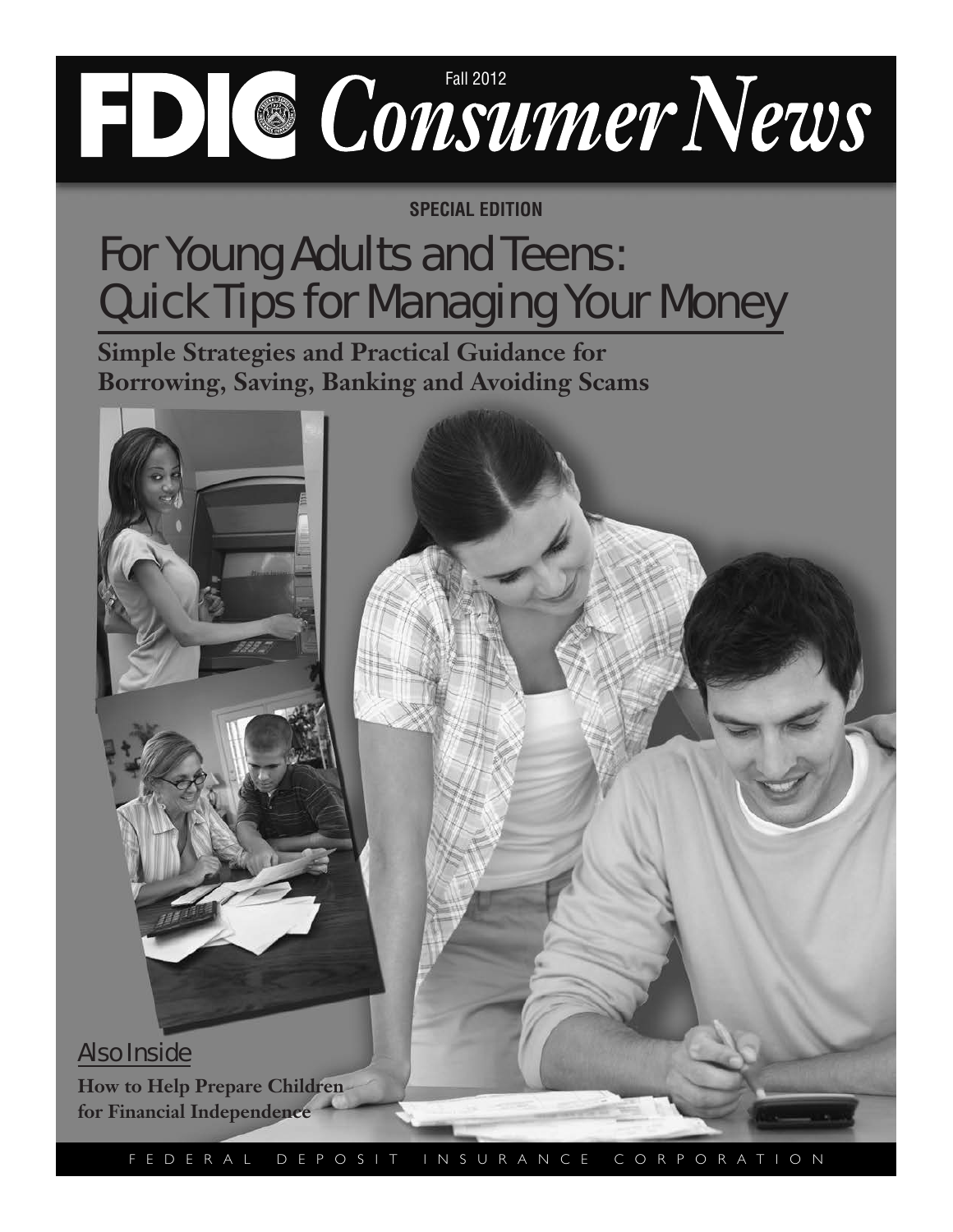## *Borrowing Money* **If You Need to Borrow for Higher Education**

#### **Do your homework and have a repayment plan**

College or graduate degrees can provide career options and higher income, but they also can be expensive. If you need to borrow for school, carefully consider your options, keep the loan amount as low as possible, and have a clear repayment plan. Here are strategies to keep in mind.

#### **Obtaining a Student Loan**

**• First look into your eligibility for grants and scholarships.** Many students qualify for some aid, so start by filling out the Free Application for Federal Student Aid (FAFSA) on the U.S. Department of Education's Web site at www.studentaid.gov. You can learn more about the FAFSA and grant opportunities at that same site.

**• Know how much you need to borrow and that you can make the monthly payments.** Your anticipated costs (tuition, textbooks, housing, food, transportation) minus your education savings, family contributions, income from work-study or a job, scholarships and/or grants will help determine how much you may need to borrow. Again, your goal should be to limit the amount you borrow, even if you are approved for a larger loan, because the more you borrow, the more money you will owe.

Also consider the minimum you will owe each month to pay off your loans, including interest, after you graduate and how it compares to your projected earnings. To help you project your future salary in the lines of work you're considering, look at the U.S. Department of Labor's statistics on wages in more than 800 occupations (www.bls.gov/oes). Your monthly repayment amount also will generally depend on your interest rate and the term of your loan, which can vary from 10 years to more than 20 years.

"Even though most student loans won't require you to begin monthly payments until after you graduate — generally six to nine months later — a student loan

is a serious commitment," said Matt Homer, an FDIC Policy Analyst. He noted, for example, that many adults who borrowed more than they could afford to repay have faced serious debt problems for many years following their graduation. Unlike some other loans, federal and private student loans generally cannot be discharged through bankruptcy. Borrowers who fail to pay their student loans could be referred to debt collection agencies, experience a drop in their credit score (which will make credit more expensive and perhaps make it harder to find a job), and have a portion of their wages withheld.

If you need help deciding how much to borrow, consider speaking with a specialist at your school (perhaps a school counselor at your high school or an admissions or financial aid officer at your college). A college budget calculator also can be helpful, and you can use one from the Department of Education by going to http://go.usa. gov/YhFC and clicking on "Manage Your Spending."

**• Consider federal loans first if you need to borrow.** Experts say that, in general, federal loans are better than private student loans, and that you should only consider private loans if you've reached your borrowing limit with federal loans. Why? The interest rates on federal loans are fixed, meaning they won't change over time. But the interest rates on private loans, which are often significantly higher, could be either fixed or variable (they can fluctuate). Federal student loans also offer more flexible repayment plans (see the next column) and options to postpone your loan payments if you are having financial problems.

#### **When You Are in School**

**• Set up direct deposit for your student aid money.** Although some schools or financial institutions may encourage you to select a certain debit card or prepaid card for receiving part of your student loan or other aid (the part left after your school has subtracted tuition and fees), carefully weigh all of your options. School-preferred products may come with high fees and inconvenient ATM locations. Remember that you can always deposit federal loan proceeds anywhere you choose.

**• Keep track of the total amount you have borrowed and consider reducing it, if possible.** For example, if your loan accrues interest while you are in school, you may be able to make interest payments while still in school, and this can reduce the amount owed later on. You could also repay some of the principal (the amount borrowed) before the repayment period officially begins.

#### **Paying Off Your Loan**

**• Select your repayment plan.**  Federal loans offer a variety of repayment options and you can generally change to a different repayment plan at any time. For example, one type of loan starts off with low payment amounts that increase over time. Another is the "Pay as You Earn" program that the Department of Education will soon make available, in which your monthly payment amount will be 10 percent of your "discretionary" income (defined by the Department's regulations but generally what you have left over after paying key expenses). In addition, it may be possible to have any remaining balance forgiven after 20 years of payments. In contrast, private loans generally require fixed monthly payments over a period of time.

With federal loans you also may qualify for special loan forgiveness benefits if you pursue certain careers in public service. Remember, though, that the longer you take to repay any loan, the more you pay in interest (although in some cases you may receive a tax benefit for the interest you pay).

**• Make your loan payments on time.** "Student loans are typically reported to credit bureaus, so paying on time can help build a good credit history,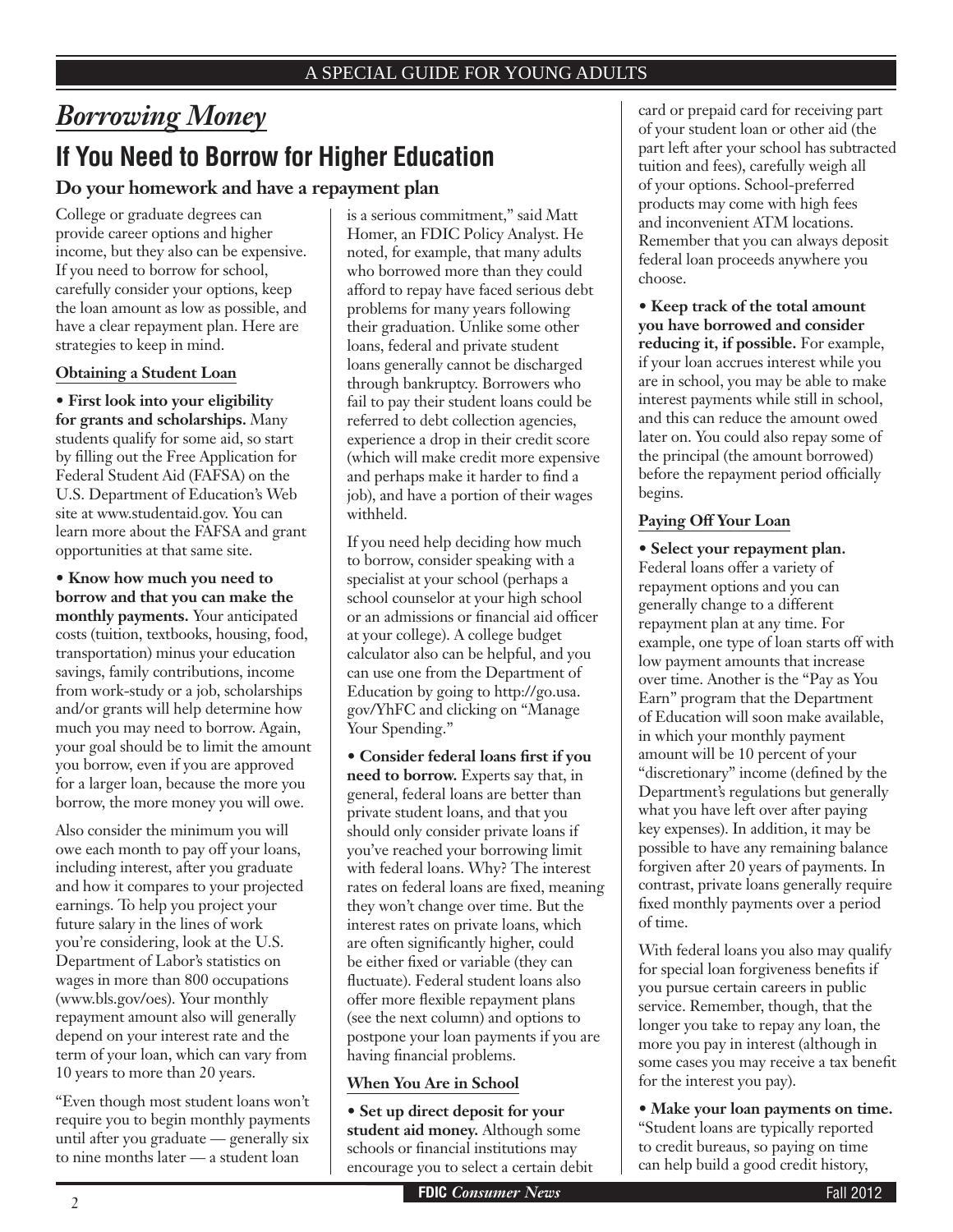and paying late can harm your credit history," said Elizabeth Khalil, a Senior Policy Analyst in the FDIC's Division of Depositor and Consumer Protection. To help you stay on schedule, consider having your payments automatically deducted from your bank account or arranging for e-mail or text-message reminders.

Also, make sure your loan servicer — the company that collects your payments and administers your loan has your current contact information so you don't miss important correspondence, such as a change in a due date.

**• Consider making extra payments to pay down your loan faster.** If you are able to, start by paying the student loans with the highest interest rates. If you have more than one student loan with a particular servicer, make it clear that you want to apply any extra payments to reduce the balance of the higher-rate loans.

**• Look into refinancing opportunities.** You may be able to obtain a lower interest rate and even consolidate multiple loans of the same type into one loan. However, be aware that if you consolidate or refinance a federal loan into a private loan, you may lose important benefits associated with the federal loan (such as loan forgiveness for entering public service). In some cases, even consolidating one type of federal loan into a different kind of federal loan can result in lost benefits.

**• Contact your loan servicer immediately if you're having difficulty repaying.** Repaying student loans can be challenging, especially during tough economic times. "Remember that if you have a federal student loan that you're having trouble paying, you have options that could help. Private loan borrowers may be able to get some assistance as well," noted Jonathan Miller, Deputy Director in the FDIC's Division of Depositor and Consumer Protection.

To learn more about student loans, start at www.studentaid.ed.gov.

### **Auto Loans: How to Get a Good Deal**

Many young people look forward to getting their own car but overlook what they may need to do to comfortably afford it, especially if they'll be borrowing money. Here are strategies to consider well before you go to the dealership.

**• Start saving early.** "The more money you put down, the less you have to borrow — and that means the less money you'll pay in interest on a loan, if you need to borrow at all," said Phyllis Pratt, an FDIC Community Affairs Specialist. For tips on saving money for a car (or any other major purchases), see Page 5.

**• Decide how much you can afford to spend each month on a car.** In addition to car payments, consider how much you'll need for insurance, taxes, registration fees, routine maintenance and unexpected repairs. Online calculators can help you figure out what you can afford.

**• Remember that there are alternatives to buying a car.** Lease payments may sometimes appear lower than loan payments, but at the end of the lease you will not own the car and you may have to pay more money for excess mileage or body repairs. If you need a car only once in a while, consider using a service that rents cars for periods as short as an hour.

**• Shop for a loan at your bank as well as several other lenders.** Compare the offers based on the Annual Percentage Rate (APR) you're quoted by each lender. The APR reflects the total cost of the loan, including interest and certain fees, as a yearly rate. Then consider getting "pre-qualified" by the lender offering the best deal. That's not the same as a loan approval, but it will expedite the process once you find a car you like.

Before you start shopping for a loan, review your credit report to correct wrong information, which can help you qualify for a lower interest rate (see Page 5).



In addition, a dealer's special financing (such as zero-percent interest) may not be the best value if it means foregoing an extra discount on the car. In that situation, you may come out ahead if you borrow from a financial institution, even at a higher interest rate, and save on the purchase price. Also, don't purchase a more expensive car than you feel you can comfortably afford, even if you qualify for a larger loan.

**• Whether you are buying or leasing, negotiate with the dealer based on the total cost of the car, not the monthly payment.** Why? "By extending the length of the loan, a dealer can offer a more expensive vehicle with the same monthly loan payment you were quoted for a less expensive car, but you will pay more in interest costs," said Luke W. Reynolds, Acting Associate Director of the FDIC's Division of Depositor and Consumer Protection.

To learn more about auto loans, see the Spring 2012 *FDIC Consumer News* (www.fdic.gov/consumers/ consumer/news/cnspr12/autoloans. html). **血**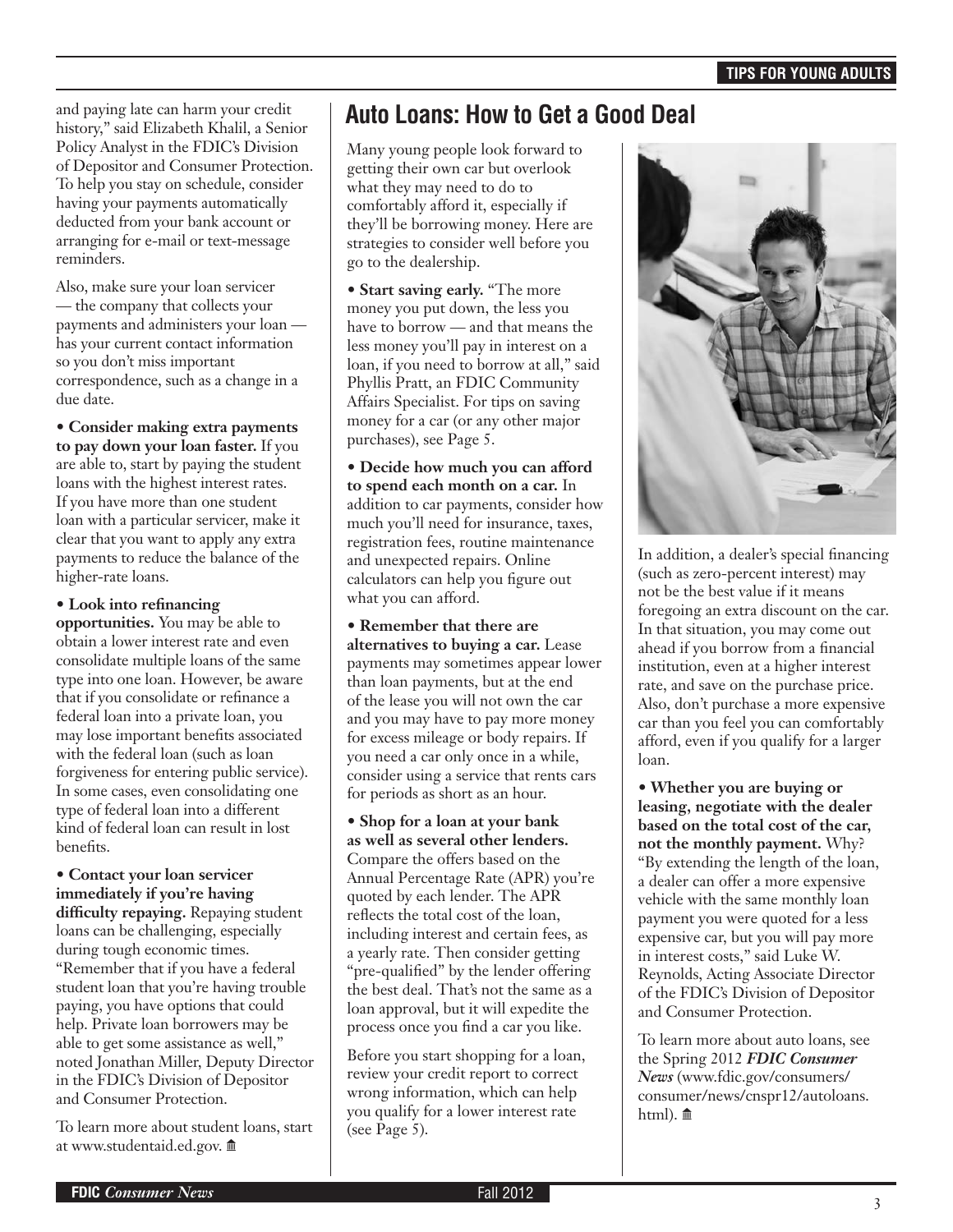### **Credit Cards: How to Avoid Costly Mistakes**

When you're just starting out on your own, credit cards offer a convenient way to make purchases and build a credit history. But it's also easy to make costly mistakes and damage your credit record. Here are tips for responsibly managing credit cards.

**• Read the fine print.** "Before you apply for a credit card, read all the terms and conditions so you know exactly what you're getting into," said Susan Boenau, Chief of the FDIC's Consumer Affairs Section. "This is especially important if the card offers a low introductory Annual Percentage Rate because you need to know when the introductory rate ends and what the new, higher rate will be."

**• You can avoid fees by being aware of your card's credit limit.** If you want your credit card issuer to permit transactions over your credit limit to go through, you must notify your lender that you want that service in advance and will pay the resulting fees. "To avoid the fees from going over your credit limit, don't ask for the service and instead allow the transactions to simply be turned down," said Heather St. Germain, an FDIC Consumer Affairs Specialist.

**• Try to pay the entire balance in full and on time every month.** That way, you will avoid interest charges and save money. However, if you can't pay the balance in full, pay at least the minimum monthly payment amount, and do so before the due date. Remember that late payments can result in fees and hurt your credit score (see the next page).

**• Think twice before applying for more credit cards.** Special promotions, such as low introductory rates or discounts on purchases, make it tempting to apply for additional credit cards. But every time you apply for a card, it appears on your credit report. Multiple applications (called "inquiries" on a credit report) or new cards opened within a short time period can lower your credit score.

One reason is that this scenario could suggest that you may be about to take on more debt than you can manage. (For guidance on managing debit cards, see Page 6.)

**• Take advantage of automated alerts from your card issuer.** Many lenders and other companies can send customers messages by cell phone or e-mail, such as payment reminders, balance notifications to let you know if you're close to your credit limit, and information on suspicious activity that may indicate fraud. Check with your



card issuer to find out if it offers alert services and whether there are any associated fees.

### **Is Debt Weighing You Down?**

Many Americans, of all ages, are overwhelmed by debt. If you're having trouble paying any debts or bills, there are ways to gain control.

**• If you think you won't be able to make a loan or bill payment, contact the lender or others you owe.** Lenders, utility companies and other businesses may have solutions to help consumers who can't make their payments. "If you wait long enough for a debt collector to contact you after having already missed payments, you may be subject to penalties, late fees or increased interest rates that you might have avoided," noted Susan Boenau, Chief of the FDIC's Consumer Affairs Section. "If you wait until your account is past due, you may also miss out on options your lender has to help borrowers who are not yet delinquent."

If you can't make a payment on your mortgage, call your lender or loan servicer as soon as you can, because if you default on the loan, *you could lose your home.* To learn more about your options for staying in your home, see the FDIC's foreclosure prevention toolkit online at www.fdic.gov/ consumers/loans/prevention/toolkit. html. For tips on repaying a student loan, see Page 2 of this issue of *FDIC Consumer News*.

**• Consider getting assistance from a reputable, nonprofit housing counselor (for rent or mortgage difficulties) or a credit counselor (for other debt).** A counselor can help if you have trouble paying your bills or if you expect to in the future. "Be wary of paying a fee because this assistance is available at low cost or no cost from nonprofit organizations," said Evelyn Manley, a Senior Consumer Affairs Specialist at the FDIC.

To find a reputable counselor, see the Web site below.

**• Be on guard against scam**s. Conartists "guarantee" loan approvals or promise to settle debts for less than is owed, then collect high upfront fees for assistance that never materializes.

**• Remember that you have rights.**  Federal and state laws generally require that you be treated fairly and without harassment by those attempting to collect debts you may owe others.

For more information about how to overcome a variety of debt problems and find reliable help, see resources from the Federal Trade Commission at www.ftc.gov/bcp/menus/consumer/ credit/debt.shtm.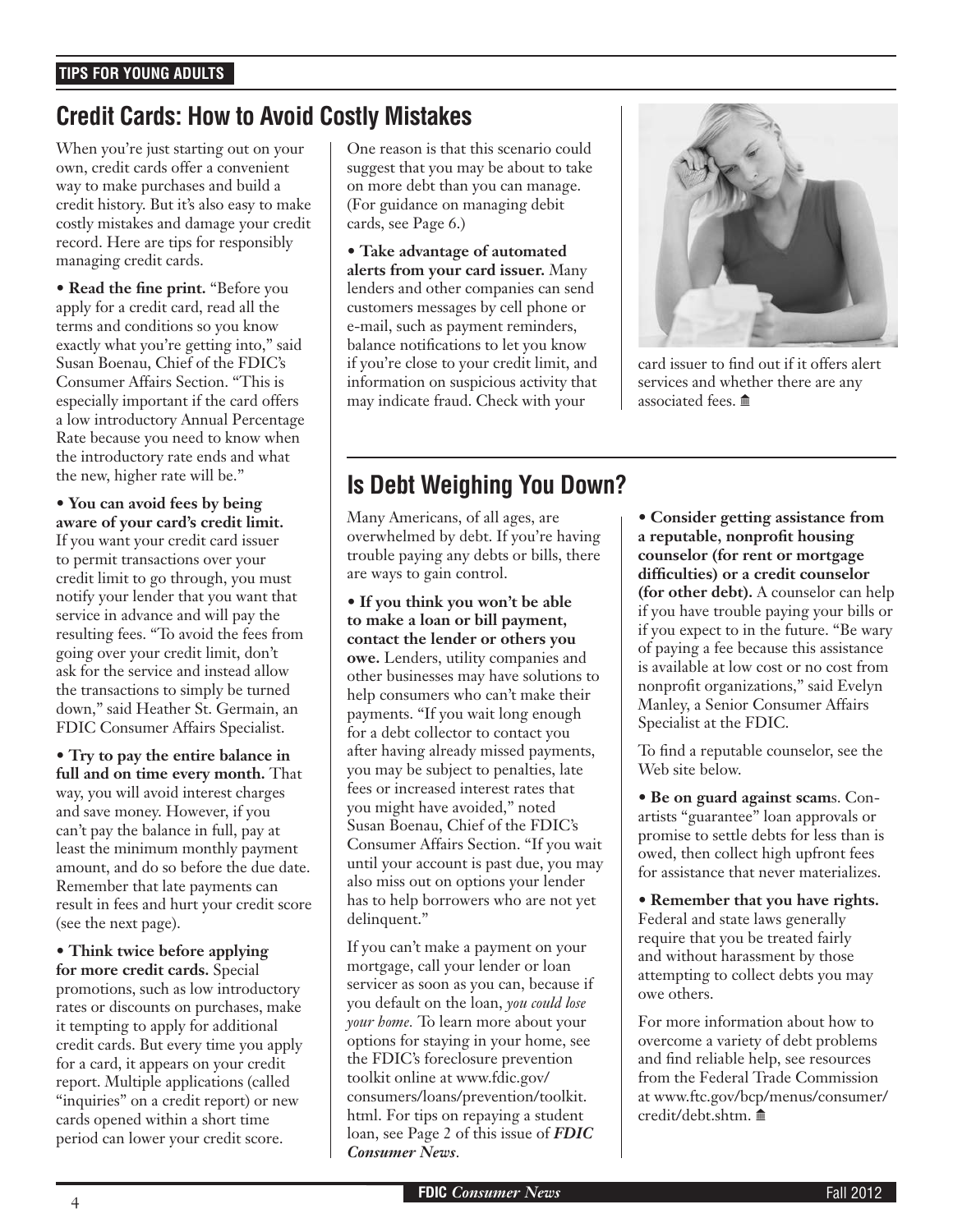### **Build a Good Credit Record: It's Important for Loan and Job Applications**

As you become responsible for paying your own debts — for credit card purchases, rent, car or student loans, and other obligations — you are building a credit history. In general, the better your credit history and the resulting credit score (a number summarizing your credit record prepared by companies called credit bureaus), the better your chances of getting a loan with a good interest rate. A strong credit score also can help when you apply for a job, an insurance policy or an apartment. How can you build and maintain a good credit history?

**• Pay your loans, bills and other debts on time.** This will show you are responsible with your finances.

**• If you have a credit card, try to charge only what you can afford to pay off immediately or very soon.** If you can't pay your credit card bill in full, try to pay more than the minimum balance due so that you can minimize the interest payments. Also be aware that your credit score will likely fall if you owe a significant amount on your credit card compared to the card's credit limit. Applying for multiple

cards also can lower your credit score (see the previous page).

**• Review your credit reports for errors.** Correcting wrong information in your credit history may improve your credit report and score. To obtain a free copy of your credit report from each of the three major credit bureaus, visit www.annualcreditreport.com or call toll-free 1-877-322-8228. If you are unable to resolve a dispute with a credit bureau over wrong information in your file, you can submit a complaint online at www.consumerfinance.gov/ complaint.  $\mathbf{\hat{m}}$ 

# *Saving Money*

### **Simple Ways to Rev Up Your Savings**

### **You can meet your goals with automated deposits and investments**

Many people starting out in their careers find themselves burdened with lots of debt (perhaps from student loans, credit cards and car loans) and very little savings for future needs. But there are simple strategies for gradually building small savings or investments into large sums, even during your school years, and often with the help of automated services that make it easy. Here are key examples.

**• Save for specific goals.** You should have a savings plan for large future expenses that you anticipate perhaps education costs, a home or car purchase, starting a small business, or preparing for retirement (even though that may be many years away). And, young adults just starting to be responsible for their own expenses should build up an "emergency" fund that would cover at least six months of living expenses to help get through a difficult time, such as a job loss, major car repairs or unexpected medical expenses not covered by insurance.

### **• Commit to saving money**

**regularly.** This is important for everyone, but especially if you are supporting yourself financially.

"Even if you don't make a big salary or have a steady source of income, the combination of consistently adding to savings and the compounding of interest can bring dramatic results over time," said Luke W. Reynolds, Acting Associate Director of the FDIC's Division of Depositor and Consumer Protection.

Aim to save a minimum of 10 percent of any money you earn or otherwise receive. Putting aside a designated amount is known as "paying yourself first," because you are saving before you're tempted to spend.

#### **• Put your savings on auto-pilot.**

Make saving money quick and easy by having your employer direct-deposit part of your paycheck into a federally insured savings account. Your employer or your financial institution may be able to set this up for you. If you don't yet have a steady job, you can still set up regular transfers into a savings account.

**• Make use of tax-advantaged retirement accounts and matching funds.** Look into all your retirement savings options at work, which may



come with matching contributions from your employer. "Chances are your retirement savings will hardly reduce your take-home pay because of what you'll save in income taxes, and the sooner you start in your career, the more you can take advantage of compound growth," Reynolds said.

If you've contributed the maximum at work or if your employer doesn't have a retirement savings program, consider establishing your own IRA (Individual Retirement Account) with a financial institution or investment firm and make regular transfers into it. Remember that you can set up an automatic transfer from a checking account into savings or investments for retirement or any purpose.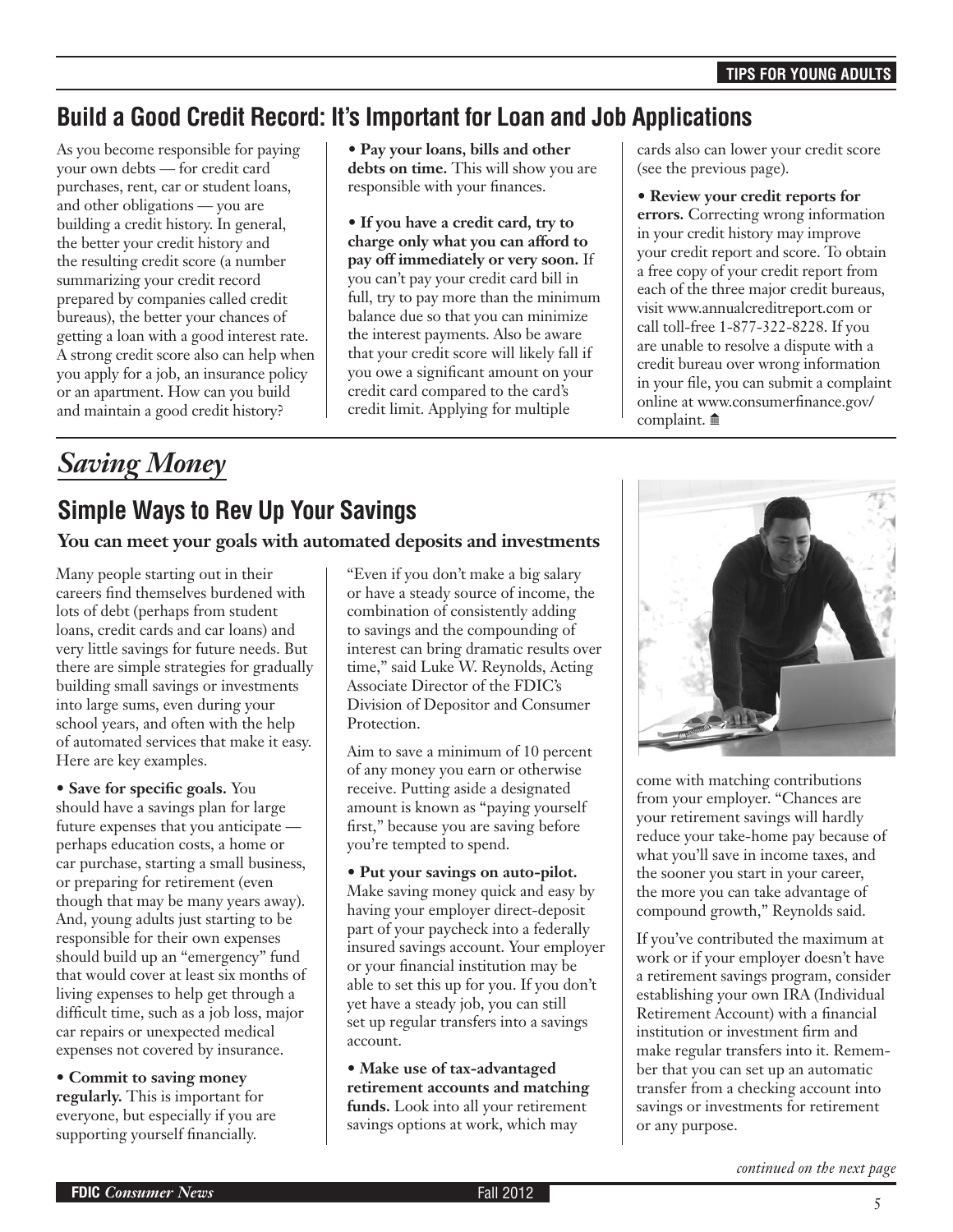*continued from the previous page* 

**• Decide where to keep the money intended for certain purposes**. For example:

— Consider keeping emergency savings in a separate federally insured savings account instead of a checking account so that you can better resist the urge to raid the funds for everyday expenses. Be sure to develop a plan to replenish any withdrawals from your emergency fund.

 — For large purchases you hope to make years from now, consider certificates of deposit and U.S. Savings Bonds, which generally earn more in interest than a basic savings account because you agree to keep the funds untouched for a minimum period of time.

— For other long-term savings, including retirement savings, young adults may want to consider supplementing their insured deposits with low-fee, diversified mutual funds (a professionally managed mix of stocks, bonds and so on) or similar investments that are not deposits and are not insured against loss by the FDIC. With non-deposit investments, you assume the risk of loss for the opportunity to have a higher rate of return over many years.

— For future college expenses, look into "529 plans," which provide an easy way to save for college expenses and may offer tax benefits.

— For healthcare, find out whether you are eligible for a "health savings account," a tax-advantaged way for people enrolled in high-deductible health insurance plans to save for medical expenses.

**• Think about ways to cut your expenses and add more to savings.** For your financial services, research lower-cost checking accounts at your bank and some competitors. And if you are paying interest on credit cards or fees for spending more money than you have available in your checking account, develop a plan to stop. More broadly, look at your monthly expenses for everything from food to phones and think about ways to save.

For more money-saving tips, start at www.mymoney.gov.

### *Your Bank Accounts*

### **For Everyday Banking: Choosing the Best Account for You**

Whether you're a 20-something just starting a career or a family or you're still in school, a checking or other transaction account will be essential to making payments and managing your income and budget. These tips can save you time and money.

**• Look for a bank account that offers the services you want and low fees.** Contact multiple institutions and determine which accounts are considered best for young adults or students. Look at services you are most likely to use and the related fees, including any penalties if the balance drops below a minimum. One service you should expect to use is direct deposit of your paycheck. "With direct deposit, you don't have to worry about getting to the bank to deposit the funds because it will be done automatically for you," said Nancy Tillmon, an FDIC Consumer Affairs Specialist. Direct deposit will arrive at your bank fast, and it may save you money on your bank account.

For guidance on what an affordable transaction account or savings account for a young consumer could look like, aspects of some low-cost accounts suggested by the FDIC may be helpful. Find a summary of these model "safe accounts" at www.fdic.gov/consumers/ template/template.pdf.

**• Consider a low-cost banking account before settling for a prepaid card.** Reloadable prepaid cards that can be used at merchants and ATMs are sometimes marketed as alternatives to traditional bank transaction accounts. while prepaid cards may be useful in some situations, they generally cannot match a well-managed, properly selected, low-cost, insured deposit account when it comes to federallyguaranteed consumer protections, the safety of deposit insurance, monthly charges and transaction fees, and the flexibility to save money and conduct a wide range of everyday banking transactions.



"Before you get a prepaid card, you should carefully read the cardholder agreement, which should be readily available on the card's web site, to make sure you understand the terms and fee schedule," suggested Susan Welsh, an FDIC Consumer Affairs Specialist.

Also be aware that the funds you place on a prepaid card may or may not be protected by FDIC insurance if the bank that holds the money (for you and other customers) were to fail. If you have questions, call the FDIC toll-free at 1-877-ASK-FDIC (1-877-275-3342).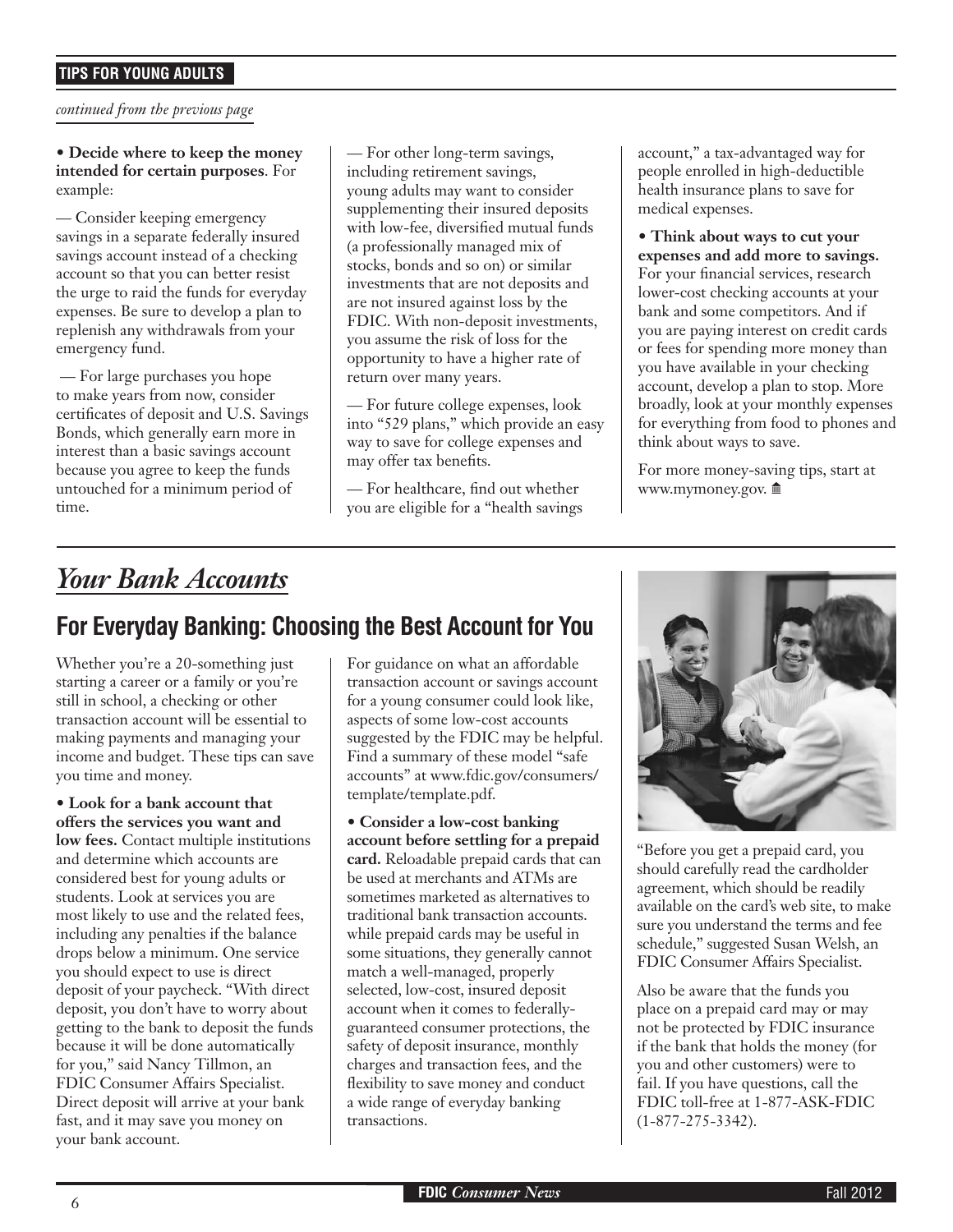**• Debit cards provide a great service, but understand the pros, cons and costs.** Debit cards, which deduct funds directly from your checking or savings account, offer a convenient way to pay for purchases and to access cash at stores or ATMs. "Debit cards can help you stay within a budget as long as you don't overdraw your account. Then you are spending *your* money, not money you have borrowed," said Alberto Navarrete, an FDIC Consumer Affairs Specialist.

But debit cards can be costly if you're not careful. For example, expect fees if you drop below a minimum required account balance or you use the card at another bank's ATM. Also, you should report a lost or stolen card immediately to minimize your liability for unauthorized transactions. Welsh added that consumers who lose a debit card they rely on for all their transactions can ask for speedy delivery of a replacement card.

**• Avoid overdraft costs.** Ask your bank if it can link your checking account to your savings account and automatically transfer money between accounts if you empty your checking account. The transfer fee will probably be considerably less than a regular overdraft fee. Also review your account frequently, if not daily, online. "Many banks have online banking services that send text or e-mail alerts when your balance reaches below a certain dollar amount that you can set," advised Joni Creamean, Chief of the FDIC's Consumer Response Center.

Also, think carefully before you "opt in" (agree) to an overdraft program, which can be costly. In general, opting in means that if you swipe your debit card and don't have enough funds to cover the transaction, the bank will charge you an overdraft fee to let the transaction go through. That could result in a \$5 purchase, such as a cup of coffee and a muffin, costing you an extra \$35.

"Remember that your decision whether or not to opt in only applies to everyday debit card transactions. The bank could still charge a significant

fee if, for instance, you write a check when you don't have enough money in your account to cover it," cautioned Jonathan Miller, Deputy Director in the FDIC's Division of Depositor and Consumer Protection.

You can also avoid unexpected fees by keeping a close watch on your balance before spending money from your checking account.

Finally, if you are billed an overdraft fee that you believe is incorrect, contact your bank immediately. If the institution will not refund the fee, contact its federal regulator for assistance. "If you are not sure who regulates the bank, you may always file your complaint with the FDIC and we will make sure it gets forwarded to the correct agency for investigation," said Creamean. You can submit your complaint online at www2.fdic.gov/ StarsMail/index.asp.

**• If you're a college student receiving financial aid, do your homework before choosing an account and a debit card.** "Before your financial aid is disbursed, check out the program offered through your school. You need to understand the terms of that product before you are committed to use it to access your financial aid," Tillmon said. "If you have an existing bank account with a debit card that you will be using on campus, you may be better off having the financial aid money deposited there."

For more tips and information on getting the most from a bank account, including a 10-question self-test to help people looking for a new account, see the Summer 2012 *FDIC Consumer News* at www.fdic.gov/consumers/ consumer/news/cnsum12.

### **Smartphone Banking: Managing Money on the Move**

Many financial institutions are allowing consumers to use their smartphones to check account balances, transfer funds between accounts, make payments, and conduct practically any other banking activities that can be done on a computer. While mobile banking can provide convenience and allow you to keep on top of your accounts even when you're on the go, you should take precautions.

**• Ask your bank about the mobile banking services it offers and how much they may cost.** Some financial institutions are allowing smartphone users to snap a photo of a check and deposit the amount right into their account, without having to enter a bank branch or use an ATM. Also, consumers can make person-toperson payments for situations such as splitting the bill for dinner with friends.

Some consumers also arrange with their bank to send them text alerts warning about low balances, an overdrawn account or unauthorized transactions.

• **Understand your potential liability for unauthorized transactions.**  "While you'll generally be protected by the same consumer laws that would apply to your other banking transactions, it's important to read the disclosures your bank provides about liability for unauthorized transactions and understand what terms apply to your transactions," said Elizabeth Khalil, a Senior Policy Analyst in the FDIC's Division of Depositor and Consumer Protection.

**• As with any activity conducted online, keep security in mind.**  Protect your mobile device — not just your online account — with a password that is hard for others to guess. Don't lend your smartphone to others. Know what to do if you lose your smartphone, such as whether you can remotely delete personal information such as your account logins and contact information for friends and relatives. Quickly report any unauthorized transactions or other suspicious activity. **血**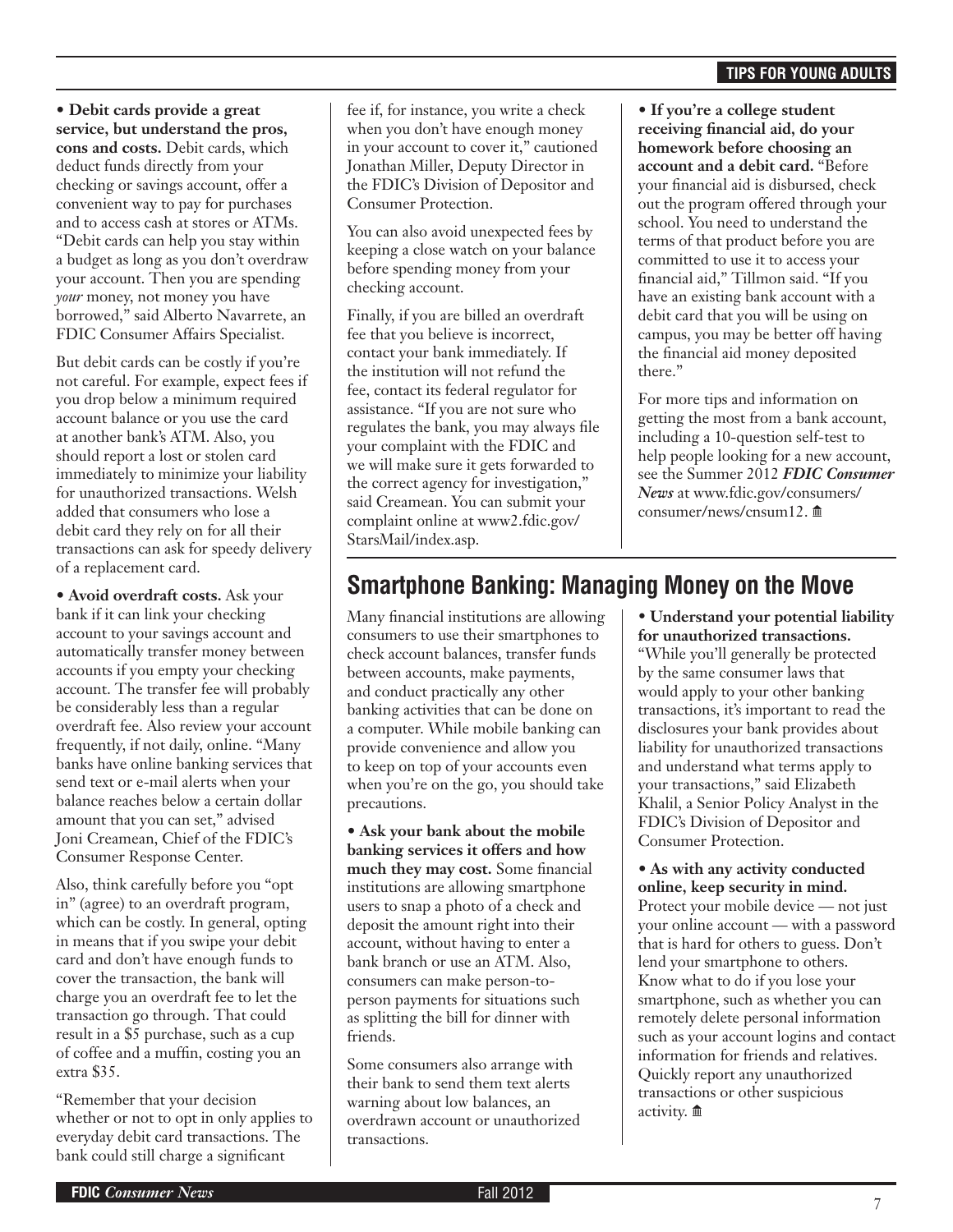### *Scams and Thefts*

### **Avoiding Fraud, Protecting Your Privacy: Best Practices for Young Adults**

These days, anyone can be targeted by a fraud artist intent on stealing money or collecting Social Security numbers, bank account numbers, passwords and other information that can be used to access accounts and go on a buying or borrowing spree. Here are some general precautions, especially for young adults who spend a lot of time online.

**• Use Internet passwords that would be difficult to guess.** For logging in, use strong passwords that employ unusual combinations of upper- and lower-case letters, numbers and symbols, and then change them regularly.

**• Never provide personal information in response to an unsolicited text message, e-mail, call or letter asking you to "update" or "confirm" personal information.** For example, your bank won't contact you to confirm your bank account number or password, because it already has that information. "If you receive an unsolicited request for bank account information and you're not sure what to do, contact your bank directly to verify its authenticity," advised Kathryn Weatherby, a fraud examination specialist for the FDIC.

**• Beware of an incoming e-mail or text message that asks you to click on a link.** It may install malicious software, called "malware," that could allow crooks to spy on your computer or mobile device and gain access to your online banking sites.

**• Be especially careful when using social networking sites.** "Fraud artists can use these sites to gather personal information about you, such as your date of birth, your mother's maiden name, and family names that can help them figure out your passwords," said Michael Benardo, Manager of the FDIC's Cyber Fraud and Financial Crimes Section. "These criminals may also pretend to be your

'friends' or relatives and trick you into sending money or divulging personal information."

For tips on avoiding fraud at social media sites, including how to limit access to personal information with your privacy settings, see recommendations from the Internet Crime Complaint Center at www.ic3. gov/media/2009/091001.aspx.

**• Assume that any offer that seems "too good to be true," especially one from a stranger or an unfamiliar company, is probably a fraud.**  Con artists often pose as charities or business people offering awards, jobs, or other "opportunities." Be careful if you're being pressured to make a quick decision and you're asked to send money or provide bank account information before you receive anything in return.

**• Be on guard against fraudulent checks or electronic money transfers.** One of the biggest scams involves a transaction in which strangers or unfamiliar companies send you a check for more than you are due and then ask you to wire back the difference. If the check is fraudulent, you could lose a lot of money.

**• Protect your mail.** It may include credit card or bank statements, documents showing confidential information, or other items that could be valuable to a thief. For your incoming mail, try to use a locked mailbox or a mailbox that is in a secure location. Put outgoing mail, especially if it contains a check or personal information, in a Postal Service mailbox or take it directly to the post office instead of leaving it in your doorway or home mailbox.

**• Always review your bank statements and credit card bills as soon as they arrive.** Report any discrepancy or anything suspicious, such as an unauthorized withdrawal or charge, to your financial institution.



**• Treat your personal financial information like gold.** Keep bank and credit card statements, tax returns, old credit and debit cards, and blank checks out of sight. When it's time to toss away these sensitive documents, shred them first. "You never know when a dishonest roommate, relative, neighbor or someone else who goes in or near your home might use these items to commit identity theft or other crimes," Benardo added.

**• Periodically review your credit reports to make sure an identity thief hasn't obtained a credit card or loan in your name.** Experts suggest that, to maximize your protection, you request a free copy from each of the nation's three major credit bureaus (their reports may differ) but spread out the requests during the course of the year. For more information and to request a report, go to www. annualcreditreport.com or call toll-free 1-877-322-8228.

**To learn more about common financial frauds and how to protect yourself,** see back issues of *FDIC Consumer News* (online at www.fdic. gov/consumernews) and the FDIC's multimedia presentation "Don't Be an Online Victim" (at www.fdic.gov/ consumers/consumer/guard/index. html). 血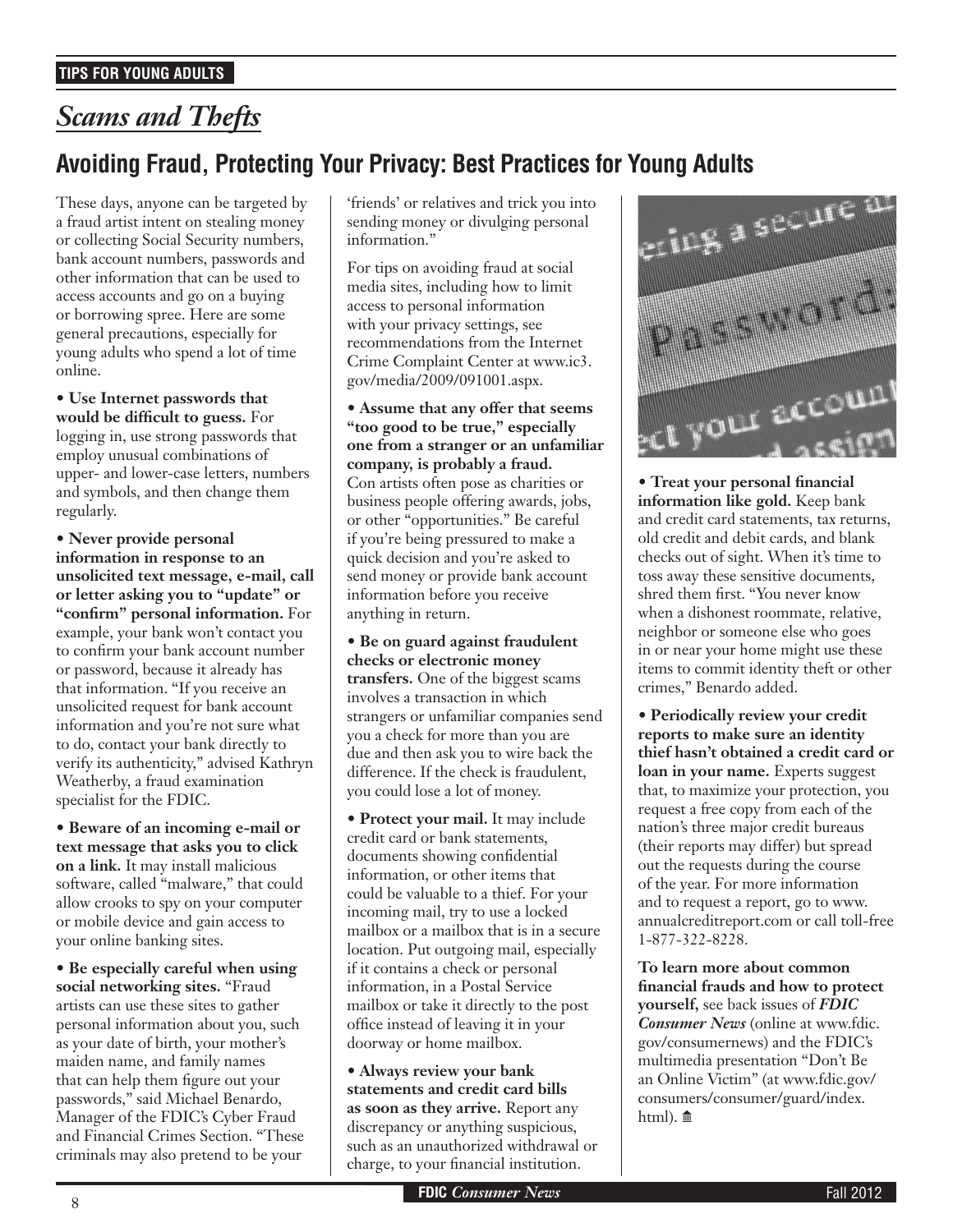# *Wrapping Things Up*

### **How Much Do You Know About Managing Money?**

**Take our quiz for young adults, which is based on information in this special guide**

#### **1. Perhaps the biggest mistake you can make with student loans is:**

a) Paying your loan(s) off too soon.

b) Borrowing more than you can reasonably afford to repay after you graduate.

c) Consolidating multiple student loans into a single loan.

*Answer: (b)* If you need to borrow money for college, only do so after you explore and exhaust all available grants and scholarships. Borrow as little as possible, and only after comparing your loan payments to projected earnings for your intended career path. Otherwise, you could struggle with debt problems for years. (See Page 2 for more information.)

#### **2. Before going to the dealership to shop for a new car, if you have to borrow money for the purchase you should:**

a) Talk to several lenders and decide how much you can comfortably afford to spend on a car after factoring in monthly payments on a loan (such as for three years) and then stick to that maximum purchase price.

b) Determine how much car you can comfortably afford, but if you want a more expensive vehicle, find out if you can qualify for a larger loan when you get to the dealership.

c) Check advertisements for "special" financing from the dealer (such as zero-percent interest) because that will always result in the lowest-cost deal.

*Answer: (a)* The more you borrow, and the longer the repayment period, the more you pay in interest. So shop around for the best financing deal for you, and don't purchase a more expensive car than you can comfortably afford, even if you qualify for a larger loan. And even if a dealer is promoting special financing, it may be cheaper to use low-rate financing from your

financial institution in exchange for a lower purchase price on the car. (See Page 3.)

#### **3. The savings strategy called "paying yourself first" means:**

a) You arrange to put a certain portion of your income into savings before you are tempted to spend it.

b) You set aside a certain amount of your income for fun — perhaps restaurant meals and entertainment — so that you do not feel deprived as you put other money into savings or investments.

*Answer: (a)* By consistently putting money into savings before you can spend it, you can gradually turn small sums of money into bigger amounts for important purchases in the future. (See Page 5.)

**4. Putting money into tax-advantaged retirement accounts as soon as you start earning income is a good idea because:**

a) The sooner you start, the sooner you can benefit from the compound growth of interest and dividends.

b) With the potential tax savings, your take-home pay may not be reduced as much as you think.

c) Both of the above.

d) None of the above. Young people shouldn't be concerned about saving for retirement because that's many years away.

*Answer: (c)* The results can be dramatic when you start saving early, even in small amounts, in tax-advantaged retirement accounts. Look into all your retirement savings options, which may come with matching contributions from your employer. (See Page 5.)

**5. Generally speaking, the financial product for managing your everyday transactions that has the best** 

#### **federal consumer protections and the lowest chance of unexpected fees is:**

a) A low-cost checking account for which you agree ("opt in") to an overdraft program for debit card transactions that exceed your balance.

b) A low-cost checking account for which you do *not* agree to an overdraft program.

c) A prepaid card advertising no fees to get started.

*Answer: (b)* A low-cost checking account without overdraft protection is typically your best choice. Overdraft programs can be costly. Advertisements for prepaid cards may not list all the fees you could be charged. In addition, prepaid cards often do not offer ways to set up automatic transfers into a savings account or to access other services that a banking relationship can offer. (See Pages 6 and 7.)

### **How Young Adults Can Learn More**

**The Federal Deposit Insurance Corporation** has brochures, articles in *FDIC Consumer News* and other information about managing money. Start at www.fdic.gov/ quicklinks/consumers.html or call toll-free 1-877-ASK-FDIC, which is 1-877-275-3342. The FDIC also has a self-paced financial education program for young adults at www. fdic.gov/moneysmart.

**Other federal, state and local government agencies** also publish information and have staff and other resources that can help answer questions on money matters. Start at www.mymoney.gov.

**Social media also can be a source of helpful information.**  Government agencies including the FDIC, the Consumer Financial Protection Bureau and the Federal Trade Commission, as well as consumer groups and financial institutions, use Facebook, Twitter and other social media to provide news and tips.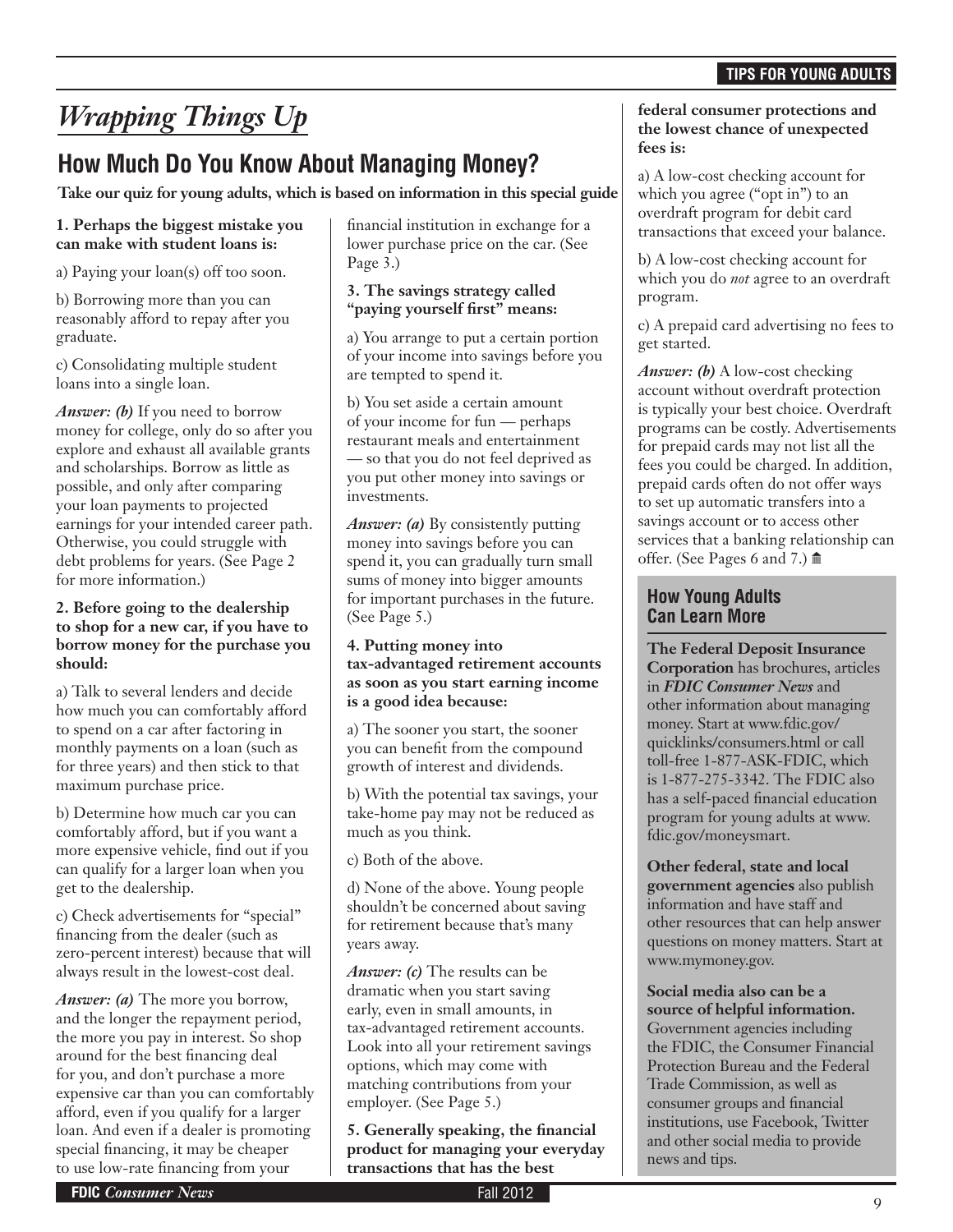### **Where to Begin: Saving and Managing Your Own Money**

As a teen, you start taking more responsibility for handling money and choosing how you want to save or use it. Here are a few ideas to help make your decisions easier…and better.

**• Consider a part-time or summer job.** A job can provide you with additional money as well as new skills, and connections to people who may be helpful after you graduate.

If you are filling out a job application for a company with a local office, experts say it's generally safe to provide information such as your date of birth and Social Security number (which may be needed for a background check). If you are applying in person, hand the application to the manager (not just any employee), and if you are applying online, make sure you are using the company's legitimate Web site.

"But be very suspicious of online job applications for part-time, work-from-home jobs offered by unfamiliar companies without a local office," warned Michael Benardo, Manager of the FDIC's Cyber Fraud and Financial Crimes Section. "They may only want to commit identity theft, not hire you." (See more about avoiding identity theft in the third column.)

**• Open a savings account and put money in it for specific goals.** "Some goals will be for the next few weeks or months, while others are for several years away, such as college," said Irma Matias, an FDIC Community Affairs Specialist. Get in the habit of putting at least 10 percent of any gifts or earnings in a savings account right away. Saving a certain percentage of your income before you're tempted to spend it is what financial advisors call "paying yourself first."

Also think about where you can add to savings by cutting back on spending. "Money you spend today is money you won't have for future wants or needs," added Matias.

**• If you're ready for a checking account, choose one carefully.** Many banks offer accounts geared to teens or other students that require less money to open and charge lower fees than their other accounts. "Even if the account appears to be attractive, think about how you're going to use it — for example, if you mostly want to bank online or with your smartphone — and look into how much that account is likely to cost monthly," said Luke W. Reynolds, Acting Associate Director of the FDIC's Division of Depositor and Consumer Protection. "Then shop around and compare this account to what is offered by several other institutions."

When you open an account that comes with a debit card, you will decide how you want the bank to handle an everyday debit card transaction for more than what you have in the account. If you "opt in" (agree) to a bank overdraft program, it will cover these transactions but will charge you a fee of as much as \$40 each time. "One overdraft can easily lead to another and become very costly," Reynolds explained. "If you don't opt in, your transactions will be declined, but you won't have to face these penalty fees."

You may also be able to arrange with your bank to automatically transfer money from a savings account to cover the purchase. You'll probably pay a fee, but it will likely be much less than an overdraft fee.

**• If you're thinking about using a prepaid card instead of a bank account, understand the potential drawbacks.** Prepaid cards often do not offer you the same federal consumer protections as credit or debit cards if, for example, the prepaid card is lost or stolen and used by someone else.

And, while prepaid cards may advertise no monthly fee, they may charge for making withdrawals, adding money to the card or checking the balance. "It's hard for a prepaid card to beat a well-selected, well-managed checking account for everyday transactions and allowing easy transfers into a savings account," Reynolds concluded.

**• Once you have a bank account, keep a close eye on it.** Watch your balance the best way you can. For example, keep receipts and record expenses so you don't spend more money than you have in your account and run the risk of overdraft costs.

**• Take precautions against identity theft.** Even if you don't have a credit card, you can be targeted by a criminal wanting to use your name to get money or buy goods. So, be very suspicious of requests for your name, Social Security number, passwords, or bank or credit card information.

"Don't fall for an e-mail, call or text message asking you for financial information," Benardo cautioned. "Never give out any personal information unless you have contacted the company first and you are sure it is legitimate."

**• Understand that borrowing money comes with costs and responsibilities.** When you borrow money, you generally will repay the money monthly and pay interest. Always compare offers to borrow money based on the Annual Percentage Rate (APR). The lower the APR, the less you will pay in interest. And, the longer you take to repay a debt, the more you will pay in interest. If you miss loan payments, you can expect to pay fees and have a hard time borrowing money at affordable rates for some time into the future.

### **How Teens Can Learn More**

**Read "Start Smart: Money Management for Teens,"** a special edition of *FDIC Consumer News* (Summer 2006). Find it online at www.fdic.gov/consumers/consumer/ news/cnsum06.

**Visit www.mymoney.gov,** the U.S. government Web site about personal finances, which includes resources from many federal entities, including the FDIC, organized by major life events. The site includes a special section with resources and information for young people.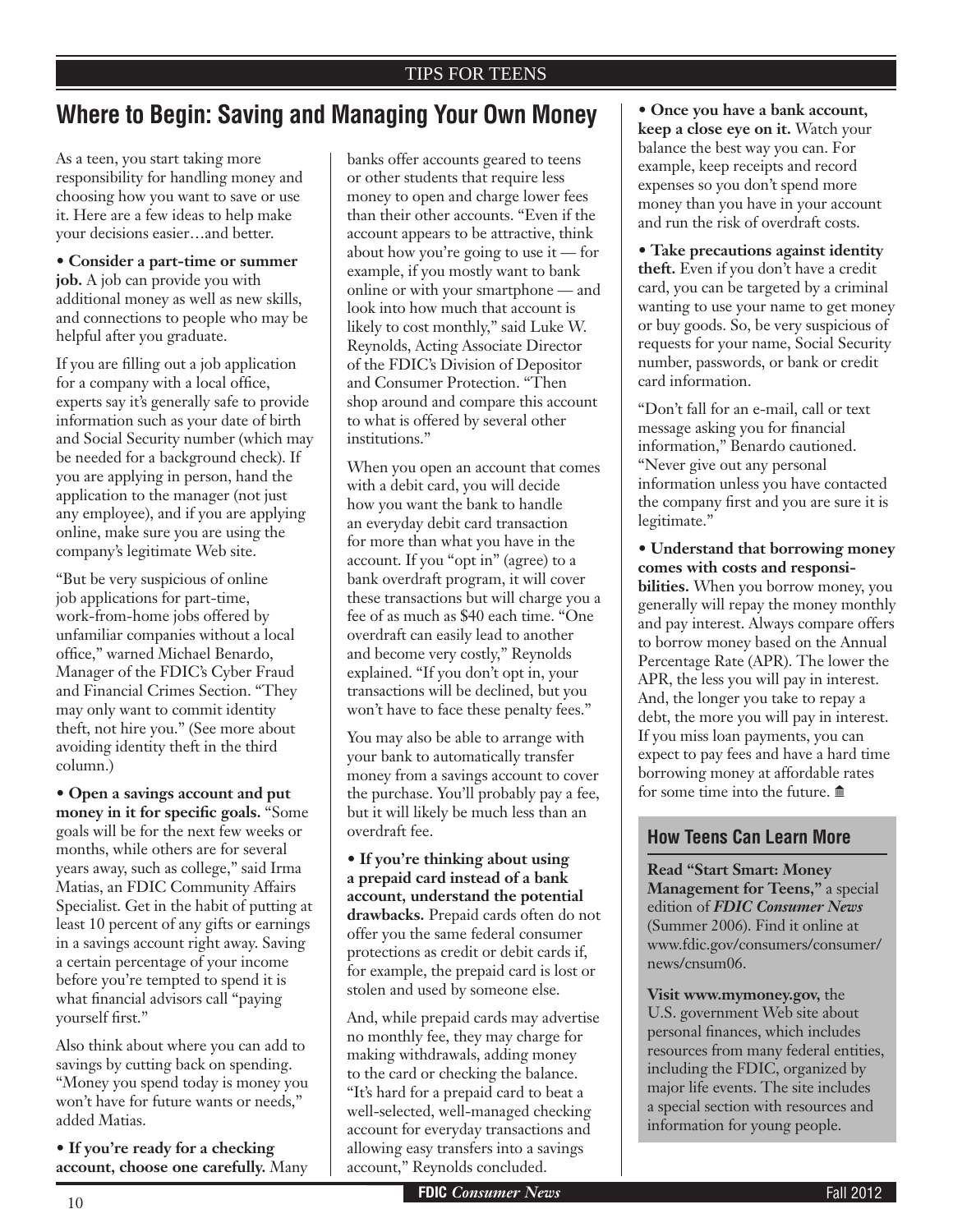### **Providing Financial Aid: Saving for a Child's Future**

As an adult, you might remember what it's like to pay down student loans or other debt, especially on a starting salary. So, as a parent or guardian, it's likely that you want to help your child as much as possible. Here are a few ways to establish a solid financial foundation for the younger generation.

**• Start planning and saving for college expenses as early as possible.**  How early? "Preferably before your child can even talk," said Luke W. Reynolds, Acting Associate Director of the FDIC's Division of Depositor and Consumer Protection.

A good option is to arrange to automatically transfer money from your bank account or paycheck into a college savings fund. Online calculators can help you estimate how much you might need to save for college.

There are many ways to save for education. The following may have tax benefits depending on your income and other factors, but consult a tax advisor for guidance: "Section 529" college savings plans consisting of both pre-paid tuition programs (to lock in today's prices at designated universities) and traditional savings or investment accounts; U. S. Savings Bonds; traditional and Roth Individual Retirement Accounts (IRAs); Coverdell Education Savings Accounts (also known as Education IRAs); and accounts created under the Uniform Gifts to Minors Act (UGMA) or the Uniform Transfer to Minors Act (UTMA).

**• Save and invest for purposes other than education.** Choices may include buying bank certificates of deposit, which are insured by the FDIC, and various products that are not FDIC-insured against loss, such as stock and bond mutual funds.

**• If you must take out a loan for the benefit of a child, be careful.**  For example, before you (or your child) take out a loan for education purposes — including borrowing from a retirement plan — make full use of

all free student aid (scholarships or grants). Doing so will make it easier to repay the loan, lower the amount of interest paid, and avoid the stress of having a large student loan debt that can limit choices and opportunities in life.

Also think carefully before co-signing a loan with a child. "Remember, you are responsible for paying the debt if your co-signer doesn't pay," noted Bobbie Gray, an FDIC Supervisory Community Affairs Specialist.

**• Have adequate life and disability insurance.** These can avoid financial ruin for your family and provide an extra cushion of support for higher education payments if something bad were to happen to you.

### **Tips for Teaching Young People About Money**

Here are ways that parents, guardians or even grandparents can teach money-management skills to youngsters.

**• Help children open their first bank accounts.** Discuss how to comparison-shop by looking at key aspects, such as the minimum balance requirements and the interest rate, expressed as the Annual Percentage Yield (APY), at several local financial institutions, suggested Lekeshia Frasure, Acting Chief of the FDIC's Outreach and Program Development Section. "Then guide your child in selecting and opening the right account for his or her needs," she said.

Many banks offer special savings accounts for students with features that may include a low minimum-balance requirement and certain fees waived.

**• Encourage young people to save money for future goals.** Explain the importance of setting money aside for short-term and long-term goals. For a young adult or teen, short-term

*continued on the next page*



Published by the Federal Deposit Insurance Corporation

Martin J. Gruenberg, *Chairman*

Andrew Gray, *Deputy to the Chairman for Communications*

Elizabeth Ford, *Assistant Director, Office of Communications (OCOM)*

Jay Rosenstein, *Senior Writer-Editor, OCOM*

Mitchell Crawley, *Graphic Design*

*FDIC Consumer News* is produced quarterly by the FDIC Office of Communications in cooperation with other Divisions and Offices. It is intended to present information in a nontechnical way and is not intended to be a legal interpretation of FDIC or other government regulations and policies. Due to periodic changes in statutes and agency rules, always check the FDIC Web site — www.fdic.gov — for up-to-date information. Mention of a product, service or company does not constitute an endorsement. This publication may be reprinted in whole or in part. Please credit *FDIC Consumer News*.

**Send your story ideas, comments, and other suggestions or questions to:** Jay Rosenstein, Editor, *FDIC Consumer News,* 550 17th Street, NW, Washington, DC 20429, e-mail jrosenstein@fdic.gov.

**Find current and past issues** at www.fdic.gov/consumernews or request paper copies by contacting the FDIC Public Information Center. Call toll-free 1-877-ASK-FDIC (1-877-275-3342) or e-mail publicinfo@fdic.gov.

**Subscriptions:** To receive an e-mail notice about each new issue with links to stories, go to www.fdic.gov/about/ subscriptions/index.html. To receive *FDIC Consumer News* in the mail, free of charge, call or write the FDIC Public Information Center as listed above.

**For More Help or Information**

**Go to www.fdic.gov or call the FDIC toll-free at 1-877-ASK-FDIC (1-877-275-3342)**